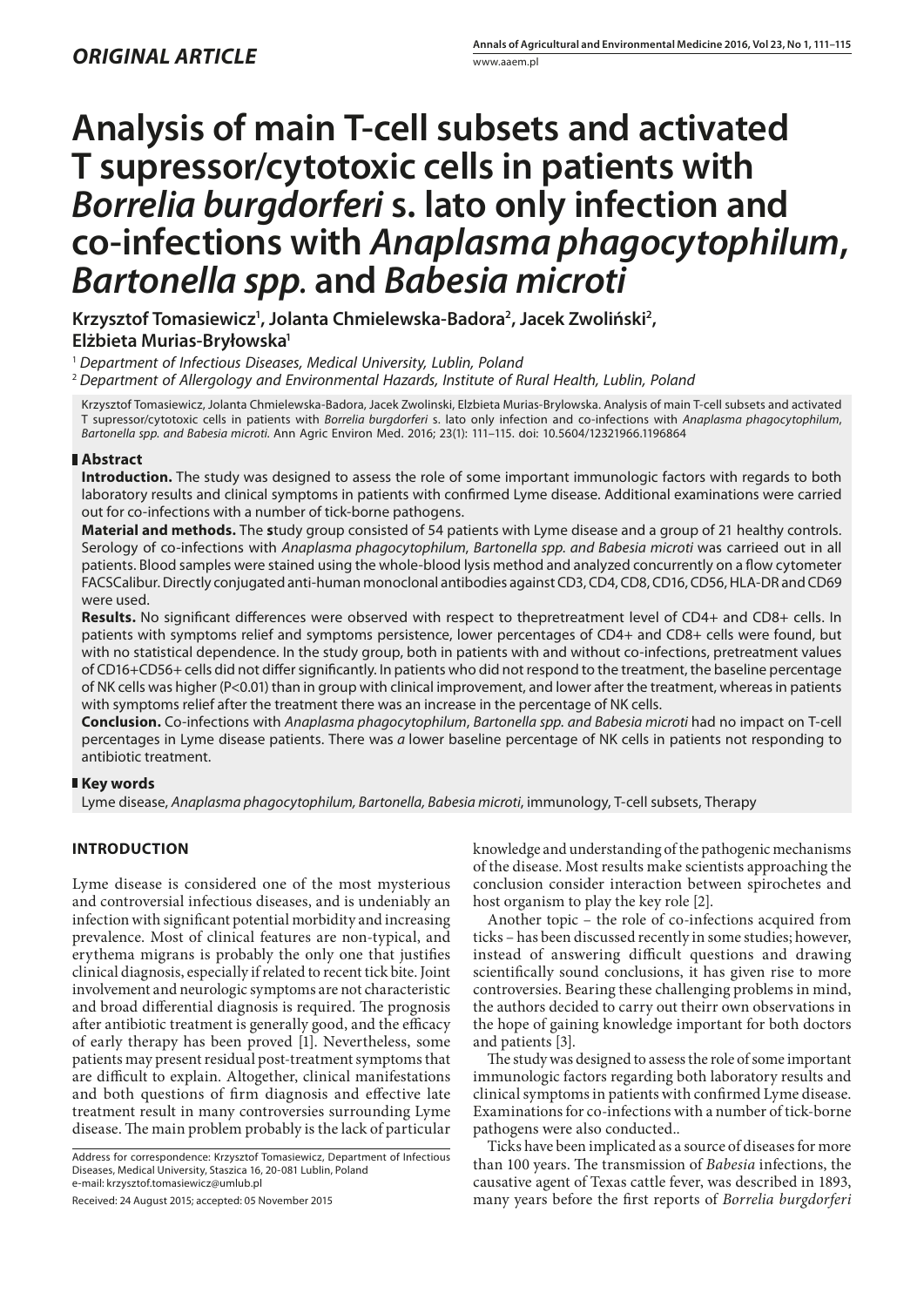isolation from *Ixodes* ticks and the recognition this pathogen as the cause of Lyme disease [3, 4]. It has to be admitted that the number of documented human cases of babesiosis was low in the pre-Lyme disease era. During the last 40 years, human infections with different *Babesia* species have been reported [5, 6].

In 1994, human anaplasmosis, previously known as human granulocytic ehrlichiosis, was first reported among patients from Minnesota and Wisconsin in the USA [7]. Since that time, cases of *Anaplasma phagocytophilum* have been described in both Americas and in Europe. The authors of the presented study have previously demonstrated both the co-existence of *Borrelia burgdorferi* sensu lato and *Anaplasma phagocytophilum* in ticks, and seropositivity for both pathogens in inhabitants of Eastern Poland [8].

Some controversies have arisen around the transmission of *Bartonella* spp. by ticks [9]. According to recent studies, the main proof for possible transmission is the presence of *Bartonella* spp. in *Ixodes* spp. ticks collected at various locations in the USA and Europe; however, in only one study the culture was also positive for *Bartonella* spp. [10, 11].

Double or multiple microorganisms coinfections have been previously reported; however, their influence on clinical manifestations and outcomes are not fully understood [3, 7, 8, 10]. Moreover, to the best of the authors' knowledge, there is no complex report of immunologic reactions in patients infected with different tick-borne pathogens. From the practical point of view, the majority of clinicians, particularly general practitioners, who are first-line doctors, have no or very limited experience in both the diagnosis and treatment of them. There is also a risk that other tick-borne illnesses may be mistaken for Lyme disease.

## **OBJECTIVE**

The aim of the presented study was to assess the number of T-cell subsets in patients with Lyme disease before antibiotic therapy for the disease, and 4 months after the first day of antibiotic treatment. Apart from this analysis, the authors wanted to establish the relationship between the immune system interactions to the symptoms, and co-infections with *Anaplasma phagocytophilum*, *Bartonella spp. and Babesia microti.*

## **MATERIALS AND METHOD**

**Study populations.** The control group comprised 21 healthy volunteers aged 22–25 years: 10 female and 11 male students, without any known pathology, with negative history of any important medical condition, including tick-borne infections and any tick bite.

The study group consisted of 54 patients with the diagnosis of chronic Lyme disease. As there are many diagnostic controversies, the final diagnosis was made based on epidemiologic and clinical data and borrelial serology, according to recommendations and criteria published by Centers for Diseases Control and Prevention (CDC) in Atlanta, USA, and the European Union Concerted Action on Lyme Borreliosis (EUCALB) in Vienna, Austria).

In all patients, both clinical symptoms (however nonspecific) and positive serology were observed. Positive reactions in screening ELISA test (Anti-Borrelia IgM, IgG, Euroimmun, Germany) were confirmed with Western-blot test (EuroLine Borrelia IgM, IgG, Euroimmun, Germany). The proper selection of study participants was considered as a key-point; therefore, an attempt was made to exclude all patients in whom the diagnosis of chronic Lyme disease was doubtful or controversial. Predominant symptoms in patients were related to musculo-skeletal involvement, mainly symptoms of migratory polyarthirits or chronic monoarthritis. In 5 patients, neuroborreliosis was diagnosed, with posititive cerebro-spinal fluid test confirmation (Anti-Borrelia IgM, IgG CSF, Euroimmun, Germany); however, all of them also had symptoms of arthritis. As the number of neurologic patients was very small, it was decided not to analyse results in relation to type of symptoms or organ involvement. Patients were treated with a daily dose of 2 g. Ceftriaxone given intravenously. In all patients, blood was taken before the first dose of Ceftriaxone and 4 months later (the second examination was attempted 90 days after the end of monthly treatment).

The study group consisted of 37 women and 17 men, aged 28–73 years (average  $51.3 \pm 11.4$  years). All study group results were compared to those in the control group and between 2 measurements.

*Flow cytometry.* Anti-coagulated (EDTA) samples of blood were stained using the whole blood lysis method and analyzed concurrently on a flow cytometer FACSCalibur (BD Biosciences) using CellQuest software (BD Biosciences). Directly conjugated anti-human monoclonal antibodies against CD3, CD4, CD8, CD16, CD56, HLA-DR, and CD69 were used. Irrelevant, directly conjugated, mouse anti-human monoclonal antibodies were used to define background staining. All monoclonal antibodies were obtained from BD Biosciences (San Jose, CA, USA) and used as recommended by the manufacturer. Lymphocytes were identified by forward and side scatter. In the case of every cycle of measurements flow, the cytometer was calibrated using CaliBRiTE beads (BD).

To assess each T-cell subset, appropriate kits were used designed to measure the combination of immunophenotypes: a)CD4 (T helper/inducer) – Simultest CD3/CD4 and

- Simultest Control  $\gamma_1/\gamma_{2a}$  (IgG<sub>1</sub> FITC/IgG<sub>2</sub> PE); b)CD8 (T supressor/cytotoxic) – Simultest CD3/CD8 and Simultest Control  $\gamma_1/\gamma_{2a}$  (IgG<sub>1</sub> FITC/IgG<sub>2</sub> PE);
- c) NK cells (natural killer) CD3/CD16/CD56 Simultest CD3/CD16 + CD56 and Simultest Control  $\gamma_1/\gamma_{2a}$  (IgG<sub>1</sub>  $FITC/IgG<sub>2</sub>PE);$
- d)activated CD8/CD38 Simultest CD8/CD38 and Simultest Control  $\gamma_1/\gamma_{2a}$  (IgG<sub>1</sub> FITC/IgG<sub>2</sub> PE);
- e) activated CD8/HLA-DR Simultest CD8/Anti-HLA-DR and Simultest Control  $\gamma_1/\gamma_1$  (IgG<sub>1</sub> FITC/IgG<sub>1</sub> PE);
- f) activated CD8/CD69 FastImmune CD8 FITC/CD69 PE/ CD3 PerCP and FAST IMMUNE Control γ1FITC/γ1PE/ CD3 PerCP.

**Statistical analysis.** In statistical analysis, the non-parametric Mann-Whitney test, t-Student test, paired Wilcoxon test and linear regression test were used. All values with *p*≤0.05 were considered statistically significant.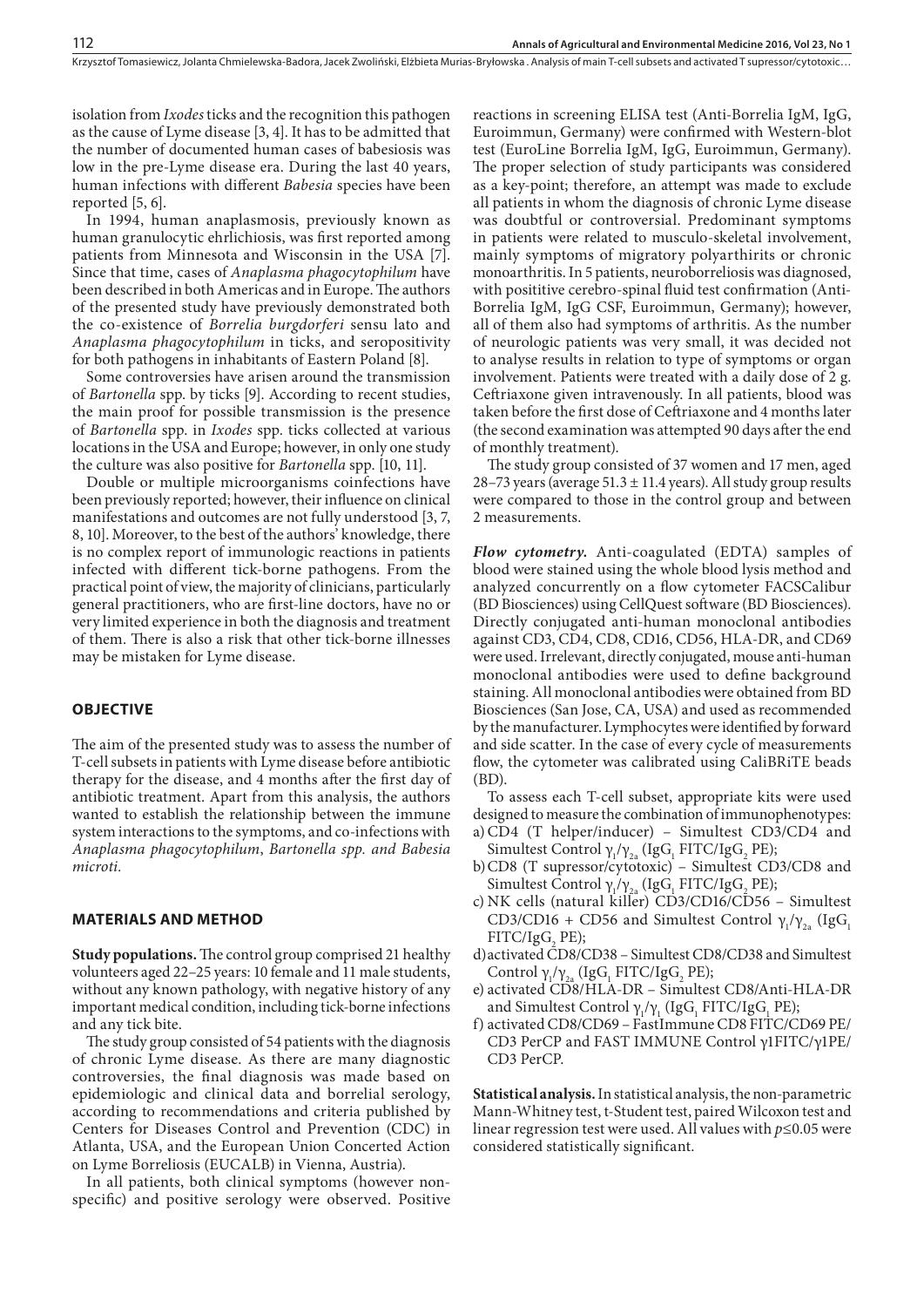Krzysztof Tomasiewicz, Jolanta Chmielewska-Badora, Jacek Zwoliński, Elżbieta Murias-Bryłowska . Analysis of main T-cell subsets and activated T supressor/cytotoxic…

## **RESULTS**

#### **Table 1.** T-cell subsets in control group

| T-cell subset     | Peripheral blood lymphocytes<br>(x, SD) |               |              |  |
|-------------------|-----------------------------------------|---------------|--------------|--|
|                   | Women $(N=13)$                          | Men $(N=8)$   | Total        |  |
| $CD4+ (%)$        | $41.6 + 7.8$                            | $43.2 + 8.2$  | $42.1 + 7.9$ |  |
| $CD8 + (%)$       | $26.2 + 6.1$                            | $26.9 + 6.3$  | $26.4 + 6.3$ |  |
| CD56+/CD16+ (%)   | $11.4 + 7.1$                            | $10.1 + 7.3$  | $10.9 + 7.3$ |  |
| $CD8+/CD38+$ (%)  | $7.97 + 4.1$                            | $8.08 + 4.8$  | $8.01 + 4.6$ |  |
| $CD8+/HLA-DR+(%)$ | $5.27 + 2.7$                            | $5.01 + 2.99$ | $5.20 + 2.9$ |  |

**Table 2.** T-cell subsets in patients due to coinfection

| T-cell subset     | Peripheral blood lymphocytes<br>(x, SD) |                    |                            |                    |  |
|-------------------|-----------------------------------------|--------------------|----------------------------|--------------------|--|
|                   | No coinfection                          |                    | Coinfection                |                    |  |
|                   | <b>Before</b><br>treatment              | After<br>treatment | <b>Before</b><br>treatment | After<br>treatment |  |
| $CD4+ (%)$        | $44.1 + 10.1$                           | $39.5 + 10.9$      | $43.6 + 9.1$               | $37.0 + 8.1$       |  |
| $CD8 + (%)$       | $23.2 + 9.4$                            | $23.5 + 10.9$      | $19.8 + 7.8$               | $23.4 + 10.1$      |  |
| CD56+/CD16+ (%)   | $8.3 + 5.8$                             | $7.7 + 6.6$        | $7.9 + 6.5$                | $7.6 + 5.9$        |  |
| CD8+/CD38+ (%)    | $16.7 + 6.9$                            | $18.0 + 6.2$       | $14.3 + 7.2$               | $16.6 + 6.2$       |  |
| $CD8+/HLA-DR+(%)$ | $9.4 + 7.7$                             | $5.0 + 3.9$        | $8.2 + 6.6$                | $7.3 + 6.2$        |  |

In the group of patients with Lyme disease no statistically significant differences were observed when activated CD8+ cells (with expression of CD38 and/or HLA\_DR) before and after treatment were compared. On the other hand, the percentage of activated CD8+ T-cells in the study group was significantly higher than in healthy controls.

The percentage of CD8+CD38+ cells was analyzed in the sub-population of patients with no co-infection and patients with at least one additional tick-borne pathogen seropositivity. No significant differences were found between both group of patients. When CD8+HLA-DR+ cells were analyzed, significantly lower values were observed after the antibiotic treatment in the group of patients with no coinfections (p<0.01).

| T-cell subset     | Peripheral blood lymphocytes<br>$(x \pm SD)$ |                    |                            |                           |  |
|-------------------|----------------------------------------------|--------------------|----------------------------|---------------------------|--|
|                   | Symptoms persisted (SP)                      |                    | Symptoms relief (SR)       |                           |  |
|                   | <b>Before</b><br>treatment                   | After<br>treatment | <b>Before</b><br>treatment | After<br>treatment        |  |
| $CD4+ (%)$        | $39.0 + 6.2$                                 | $32.8 + 7.8$       | $46.1 + 9.8$               | $39.4 + 10.1$             |  |
| $CD8 + (%)$       | $18.2 + 8.9$                                 | $20.3 \pm 10.1$    | $22.9 + 8.5$               | $25.1 + 8.8$              |  |
| CD56+/CD16+ (%)   | $6.6 + 7.0$                                  | $5.5 + 3.7$        | $9.5 + 4.8$                | $8.9 + 6.9$               |  |
| CD8+/CD38+ (%)    | $12.0 + 6.7$                                 | $17.8 \pm 7.7$     | $17.8 + 6.8$               | $17.9 + 7.0$              |  |
| $CD8+/HLA-DR+(%)$ | $6.3 \pm 6.0^{*}$                            | $8.5 + 5.5^*$      | $10.1 + 5.2^{5}$           | $5.0 + 4.9$ <sup>\$</sup> |  |

statistical significance SP versus SR

statistical significance before versus after treatment <sup>\$</sup> statistical significance before versus after treatment

While searching for predicting factors of effective therapy of Lyme disease, the percentages of activated CD8+ cells were compared. The baseline percentages of CD8+ cells were similar in patients with effective treatment (clinical

symptoms relief). A high standard of deviation was the reason for the failure to prove any statistical significance, although there was a tendency to a lower number of cells with persistent symptoms. Interestingly, in those patients, the percentages of activated T supressor/cytotoxic cells with phenotype CD8+CD38+ were lower.

No significant differences were observed with respect to the pretreatment level of CD4+ and CD8+ cells; nevertheless, there was a tendency toan increase of CD4+ and decline in CD8+ percentages in all analyzed subgroupws of patients when compared to healthy subjects. When analyzing both groups – with symptoms relief and symptoms persistence – both lower percentages of CD4+ and CD8+ cells were found, but again, no statistical dependence was proved.

The most interesting results were noted in natural killer cells (NK), identified as CD16+CD56+ cells. In analysis of the study group, both in patients with and without co-infections pretreatment values and those after the therapy, did not differ significantly. However, in patients who did not respond to antibiotic treatment, the baseline percentage of NK cells was significantly higher (P<0.01) than in group with clinical improvement, and lower after the treatment, whereas in patients with symptomps relief, the second examination (after antibiotic treatment) showed an increase in the percentage of NK cells.

#### **DISCUSSION**

After analyzing all the clinical signs and symptoms of chronic *Borrelia burgdorferi* infections, it may be concluded that the most characteristic manifestation is the lack of specific clinical features. This situation may be related to the complex form of the pathogen that expresses immunogenic and pro-inflammatory lipoproteins on its surface and, as a consequence, both innate and adaptive immune reactions. In chronic Lyme disease, dissemination of spirochete infection was observed; however, a vigorous inflammatory response that served as the basis of most system and/or organ involvement, is rather related to the host immune response than to direct tissue damage caused by spirochetes [2, 12].

In any infectious disease the immune response depends on the state of the individual's immune system and the type of pathogen. The balance between Th1 and Th2 response could also be altered by some additional factors, such as allergies or atopy, or additional active viral infections (EBV, CMV, etc) that may facilitate Th2 predominance [13, 14]. Immunologic reactions in Lyme disease have been the subject of the number of studies and it has been hypothesized that different Th1 and Th2 predominances of the immune system may have influence on the disease manifestations [12].

In the acute phase of infection, strong initial proinflammatory response to *B. burgdorferi* seems to be important for the eradication of spirochetes, and is partly responsible for the development of signs and symptoms of infection. In the case of chronic Lyme disease, the immunopathology is much more complicated [12, 15].

It has been published that the severity of Lyme arthritis is dependent on whether a predominant TH1 or TH2 response is evoked; however, these observation are taken from an animal model [16]. Gross et al. concluded that Th1 predominant response is associated with more severe arthritis symptoms, and generally a Th1 response is responsible for chronic Lyme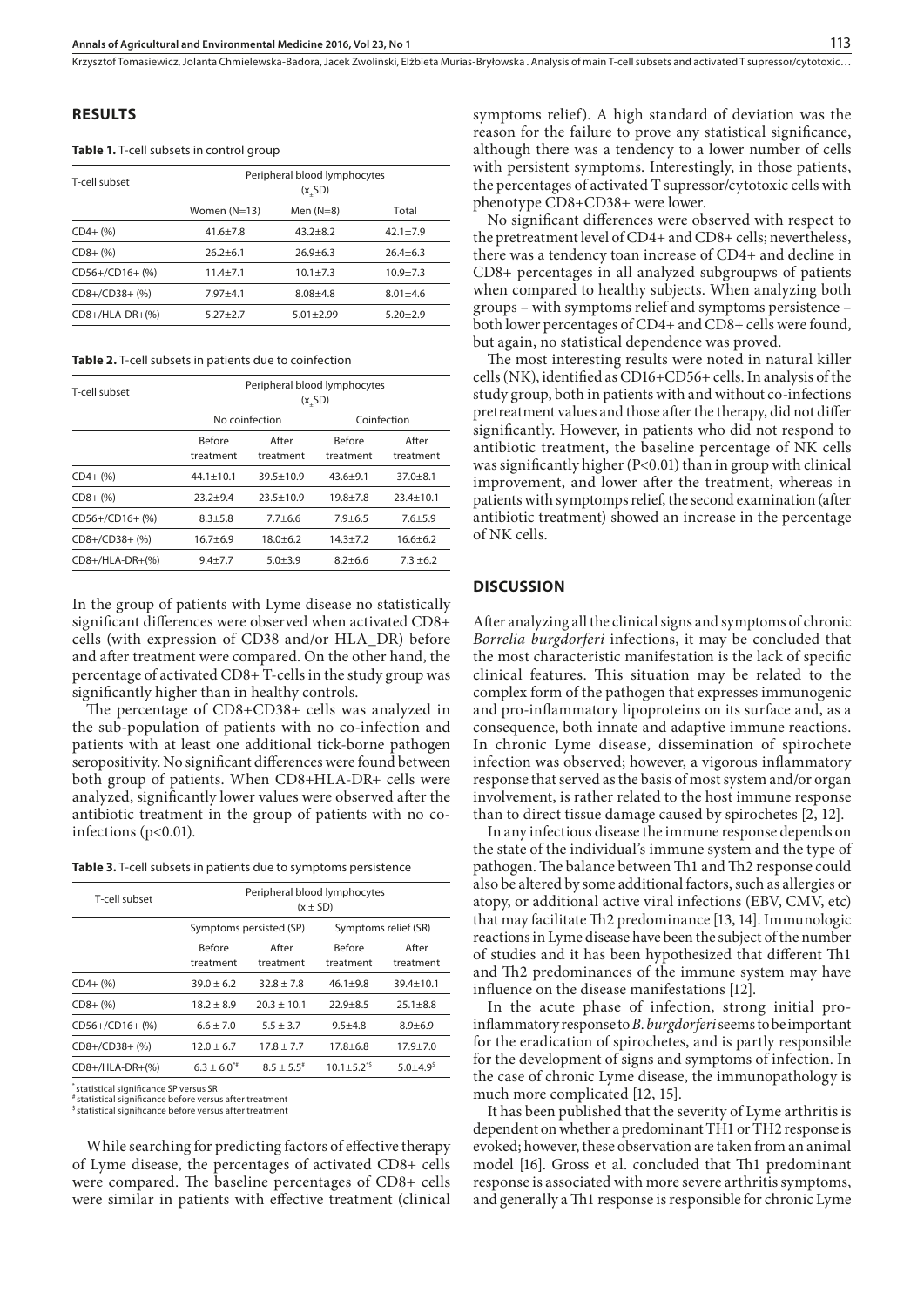symptomatic arthritis [17]. However, recent studies suggest a Th2 predominance in many cases of chronic Lyme disease [18, 19].

The presented study analyzed the proportion of basic lymphocyte subsets, including CD4+, CD8+, NK cells and activated CD8+ cells. They represent non-specific cell-mediated response and, as proved in many infections, may be much more important in both pathogenesis of clinical symptoms and clearing the infection. No significant differences were found in the current study in subsets of CD4+ and CD8+ between patients with B. burgdorferi mono-infection and coinfections. The study also shows the post-treatment decline of the percentages of activated CD8+ cells, but only in patients without any co-infection. This may suggest that the presence (current or past) of another tick-borne pathogen may make the treatment of Lyme disease more difficult.

Due to the small number of patients with a different tickborne pathogen additional to *B. burgdorferi* infection, it was decided to assess patients with any coinfection as one group. This may be a limitation of the study analysis. But there are more such limitations, including false-positive and falsenegative reactions, and possible cross-reactivity between tick-borne pathogens, such as *A. phagocytophilum* and *B. burgdorferi,* which should be considered in interpreting the epidemiologic conclusions of the presented study [20, 21]. The discussion about the results obtained is difficult, because no prospective studies have been conducted to assess the immunologic effects on humans. Experimental studies on animals have revealed that simultaneous infection with *B. burgdorferi* and *A. phagocytophilum* modulates the immune response and affects the development of arthritis. In a mouse model, co-infection increased the number of CD4<sup>+</sup> cells and drove cytokine release toward a T helper 1 (Th1) lymphocyte response. Co-infection with *B. burgdorferi* and *B. microti* has also been demonstrated to have immunologic effects in animal models, including alteration of the Th1 cell response and increased severity of arthritis [22]. In another mouse model, dual infection with *B. burgdorferi* and *B. microti* appeared to follow independent courses [23].

Patients simultaneously infected with *B. burgdorferi* and *B. microti* appear to have more diverse, intense, and persistent symptoms. In a prospective study, co-infected patients were twice as likely to report influenza-like symptoms than patients with Lyme disease alone; they also had a higher incidence of splenomegaly [24, 25].

The current observations and results from a number of animal models are controversial. Great care should be taken in drawing any conclusion, especially bearing in mind the increasing interest of patients in this problem demanding aggressive treatment, and the lack of well-controlled clinical studies.

In the presented study, a significantly lower percentage of NK cells was found in patients who did not respond to antibiotic treatment. This observation is extremely important due to a recent hypothesis that the CD57 NK cell subset serves as a predicting factor for the development of chronic Lyme disease. Stricker et al., using a flow cytometry test system with an established normal range and well-defined coefficient of variation, found that the CD3− C57+ NK subset appeared to be a useful immunologic marker in patients with persistent Lyme disease symptoms, compared to either normal subjects or disease control [26]. However, the conclusions of their results differ from the findings of the study by Marques et al.,

and these controversies were the point of discussion between the authors [27, 28]

It must be borne in mind that the measurement of CD3−/ CD57+ cells is not a standard flow cytometry approach for the measurement of natural killer (NK) cells [26, 27]. In the current study, the routine approach for NK quantitation was used, with a combination of CD56 and CD16 surface expression, together with negative staining for CD3 (to exclude T cells expressing NK markers).

When considering the lower baseline percentage of NK cells in patients not responding to standard antibiotic treatment, one has to be very cautious with possible explanations. First, the lack of clinical improvement must not to be related with active borrelial infection because most symptoms are of a subjective nature. Second, many of the symptoms resemble chronic fatigue syndrome (CFS). In 2007, Michaylova et al. have proved that the expression of the CD69 activation marker on T cells (CD3+, CD3+CD4+, and CD3+CD8+) and on NK cells (CD45+CD56+), was significantly lower in CFS patients than in healthy subjects. The authors concluded that patients with CFS showed defects in T- and NK cell activation [28]. Therefore, is *Borrelia burgdorferi* infection a possible reason for chronic fatigue syndrome?

There are some suggestions for future study that might explain more precisely the mechanisms of mixed infections with different tick-borne pathogens. Prospective studies should involve healthy persons with frequent exposure to tick bites. Research is also needed to understand the role of genetic heterogeneity among coinfecting pathogens. Further efforts are needed to assess immune response for true infections, excluding the role of other factors, including the role of antimicrobial medications that are often overused in Lyme disease patients.

#### **Acknowledgements**

This study was supported by Grant N N404 029135 from the National Science Centre in Krakow, Poland.

## **REFERENCES**

- 1. Auwaerter PG Point: antibiotic therapy is not the answer for patients with persisting symptoms attributable to lyme disease. Clin Infect Dis. 2007; 45: 143–148.
- 2. Sjovall J. Clinical and immunological aspects of Lyme boreliosis. Linkoping 2011.
- 3. Swanson SJ, Neitzel D, Reed KD, Belongia EA. Coinfections acquired from *Ixodes* ticks. Clin Microbiol Rev. 2006; 19: 708–727.
- 4. Smith T, Kilbourne FL. Investigations into the nature, causation and prevention of Texas or southern cattle fever. Bur Anim Ind Bull. 1983; 1: 151–152.
- 5. Herwaldt B, Persing DH, Precigout EA, Goff WL, Mathiesen DA, et al. A fatal case of babesiosis in Missouri: identification of another piroplasm that infects humans. Ann Intern Med. 1996; 124: 643*–*650.
- 6. Rios L, Alvarez G, and Blair S. Serological and parasitological study and report of the first case of human babesiosis in Colombia*.* Rev Soc Bras Med Trop. 2003; 36**:** 493–498.
- 7. Bakken J S, Dumler JS, Chen SM, Eckman MR, Van Etta LL, et al*.*  Human granulocytic ehrlichiosis in the upper Midwest United States. A new species emerging? JAMA 1994; 272: 212*–*218.
- 8. Tomasiewicz K, Modrzewska R, Buczek A, Stanczak J, Maciukajc J. The risk of exposure to *Anaplasma phagocytophilum* infection in Mid-Eastern Poland. Ann Agric Environ Med. 2004; 11: 261–264.
- 9. Telford III SR, Wormser GP. *Bartonella* spp. transmission by ticks not established. Emerg Infect Dis. 2010;16: 379–384.
- 10. Billeter SA, Levy MG, Chronel BB, Breitschwerdt EB. Vector transmission of *Bartonella* species with emphasis on the potential for tick transmission. Med Vet Entomol. 2008; 22: 1–15.